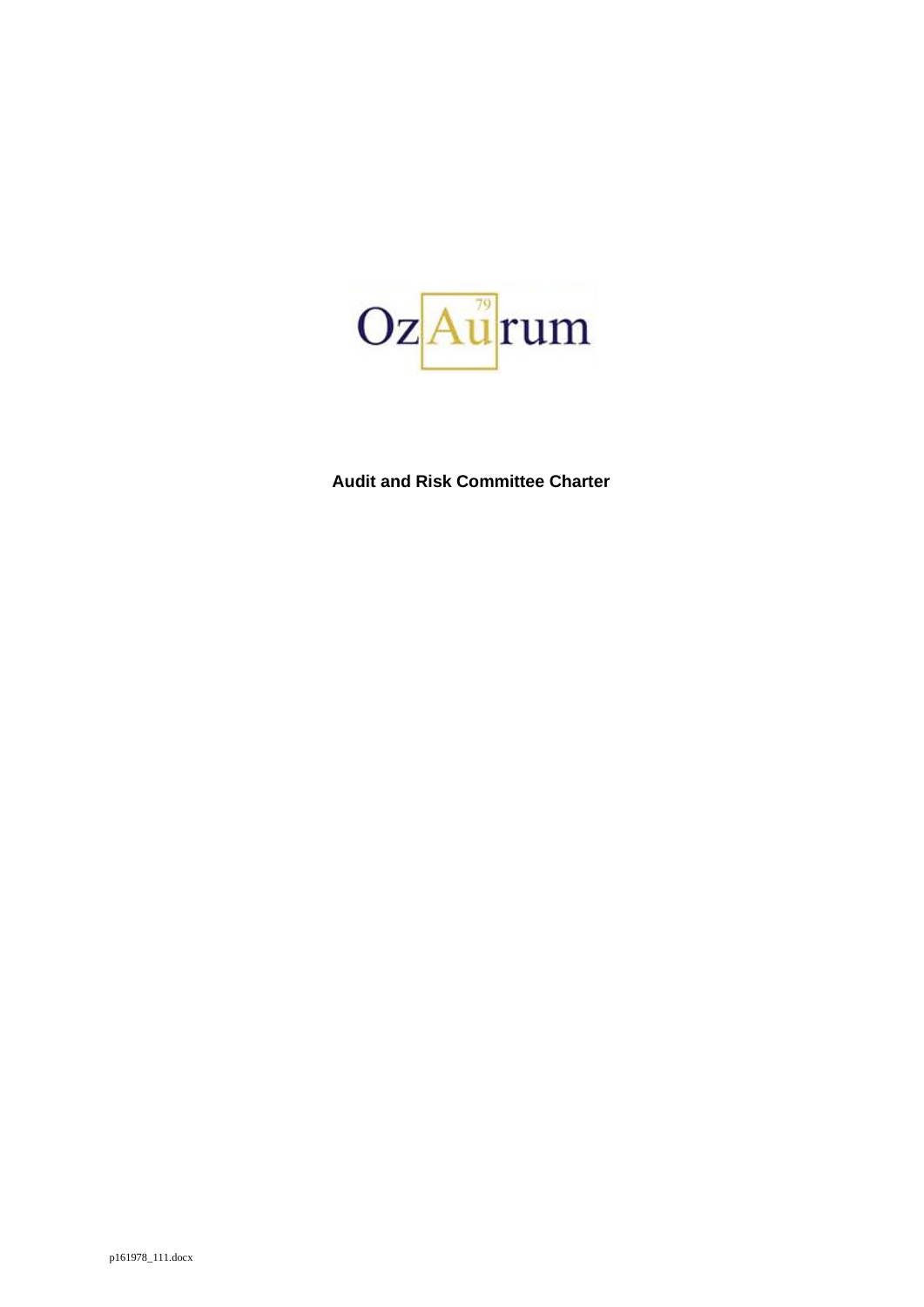# **1 INTRODUCTION**

This is the charter of the Audit and Risk Committee (**Committee**) established by the board of directors (**Board**) of OzAurum Resources Limited ACN 643 244 544 (the **Company**) in accordance with the Company's Constitution (**Charter**).

This Charter sets out the role, authority, responsibilities, composition and procedural requirements of the Committee.

Due to the size and scale of its operations, the Company currently does not have a separate Audit and Risk Committee. The roles and responsibilities of an Audit and Risk Committee are currently undertaken by the full Board.

# **2 REMIT**

The Committee's remit is to assist the Board in fulfilling its responsibilities with respect to the Company's financial reports, reporting processes, risk management, internal controls and internal and external audit processes. The scope of these functions are set out in further detail in paragraphs [2.1](#page-1-0) to [2.6](#page-3-0) below.

## <span id="page-1-0"></span>**2.1 External Audit**

The Committee will:

- (a) make recommendations to the Board on the appointment, reappointment or replacement and the remuneration of the Company's external auditor (**Auditor**);
- (b) monitor the effectiveness and independence of the Auditor;
- (c) resolve any disputes between the Auditor and the Company's executives regarding financial reporting;
- (d) review the Auditor's proposed audit scope and approach;
- (e) review the Auditor's annual report and provide recommendations to the Board on the implementation of any recommendations proposed by the Auditor;
- (f) arrange for the Auditor to attend the Company's annual general meeting to be available to answer questions from security holders relevant to the audit; and
- (g) pre-approve any audit and non-audit services provided by the Auditor to ensure that the Auditor is not engaged to perform any services that may impair or appear to impair the Auditor's judgement or independence with respect to the Company.

## **2.2 Internal Audit**

The Committee will, if the Company performs any internal audits (**Internal Audit**):

(a) be responsible for the appointment and removal of the head of the Internal Audit;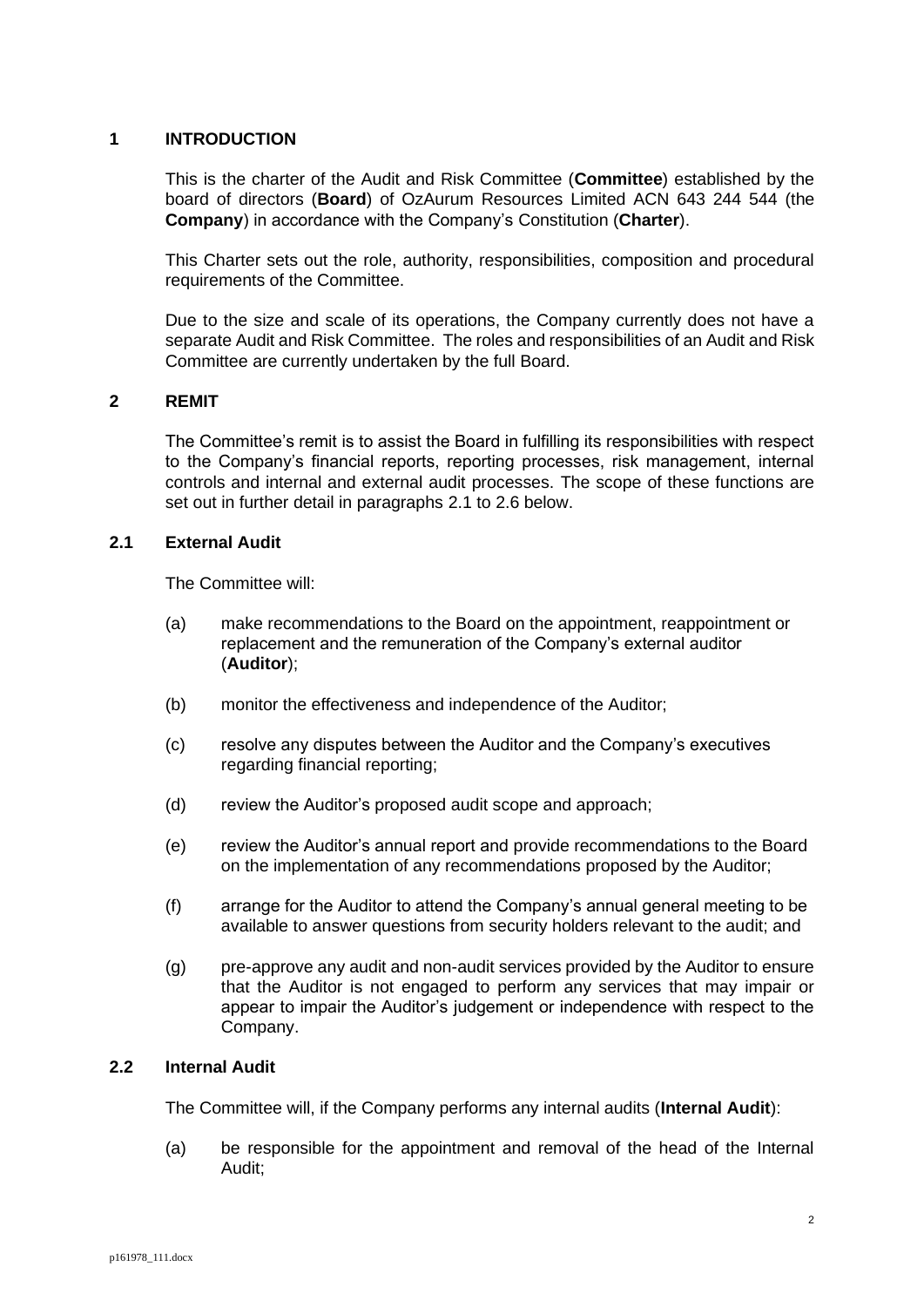- (b) oversee and monitor the scope and adequacy of the Internal Audit;
- (c) review the resources provided to and principles governing the Internal Audit and implement budgeting and governance strategies to ensure the Internal Audit functions adequately; and
- (d) review the results of any Internal Audit and provide recommendations to the Board on the implementation of policies or procedures recommended by the Internal Audit.

## **2.3 Controls and Risk**

The Committee will:

- (a) prepare a risk profile that describes all material business risks facing the Company and complies with the terms of the Company's Risk Management Policy and develop policies to identify, manage, mitigate and transfer risk where possible and as they arise (**Risk Management Framework**);
- (b) regularly review and update the Risk Management Framework and provide copies to the Board for consideration at Board meetings;
- (c) prepare policies for business continuity and crisis management for approval by the Board;
- (d) review and report to the Board as necessary and in any event, at least once annually, on the effectiveness of the Company's internal controls regarding:
	- (i) the Company's financial reporting systems and processes;
	- (ii) due diligence for acquisitions and other new projects;
	- (iii) compliance with confidentiality obligations;
	- (iv) information technology security; and
	- (v) data privacy;
- (e) review and report to the Board as necessary and in any event, at least once annually, on the effectiveness of internal systems and processes for identifying, managing and monitoring material business risks; and
- (f) obtain reports from time to time from the Company's executives and management regarding any occurrence or the status of a material breach of the Company's internal controls, material risk exposures or incidents or instances of fraud, bribery or corruption and report to the Board on such breaches, exposures and incidents.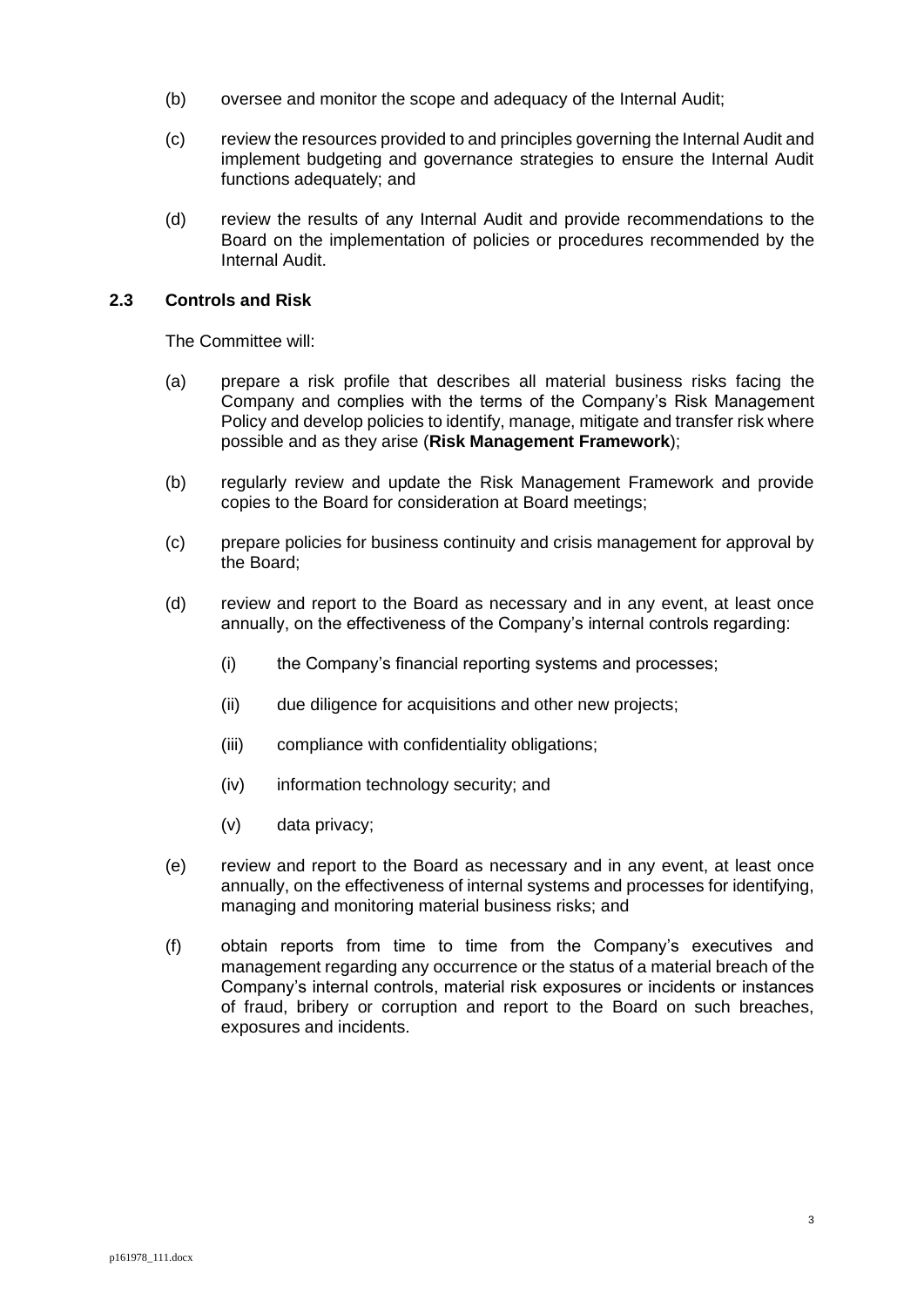## **2.4 Financial**

The Committee will:

- (a) review the appropriateness and integrity of the accounting policies and principles adopted by the Company in the preparation and presentation of its financial reports;
- (b) review any financial reports prepared by the Company and consider whether they are accurate, complete, consistent and reflect the Company's accounting policies and principles;
- (c) meet separately with the Company's executives and management, personnel responsible for any Internal Audit and the Auditor to discuss and consider matters pertaining to the preparation of the Company's financial statements and accounts; and
- (d) receive from the Chief Executive Officer or Chief Financial Officer of the Company a declaration that, in their opinion, the financial records of the entity have been properly maintained and that the financial statements comply with the appropriate accounting standards and give a true and fair view of the financial position and performance of the entity and that the opinion has been formed on the basis of a sound system of risk management and internal control which is operating effectively.

# **2.5 Compliance**

The Committee will:

- (a) consider and develop plans and processes to ensure the Company complies with all relevant legislation, regulations, codes, rules and best practice (**Compliance Frameworks**);
- (b) obtain regular updates from the Company's executives, legal counsel, the Auditor and any other advisors as it considers necessary in order to review the Company's Compliance Frameworks and regularly improve existing frameworks;
- (c) co-ordinate with and review the findings of any examinations or investigations conducted by regulatory bodies into the Company, its operations or the industry in which the Company operates; and
- (d) review and report to the Board as necessary and in any event, at least once annually, on the Company's Compliance Frameworks.

## <span id="page-3-0"></span>**2.6 Other**

The Company will:

(a) review and monitor any related party transactions and investments involving the Company and its directors for compliance with the relevant laws and regulations and the Company's Compliance Frameworks;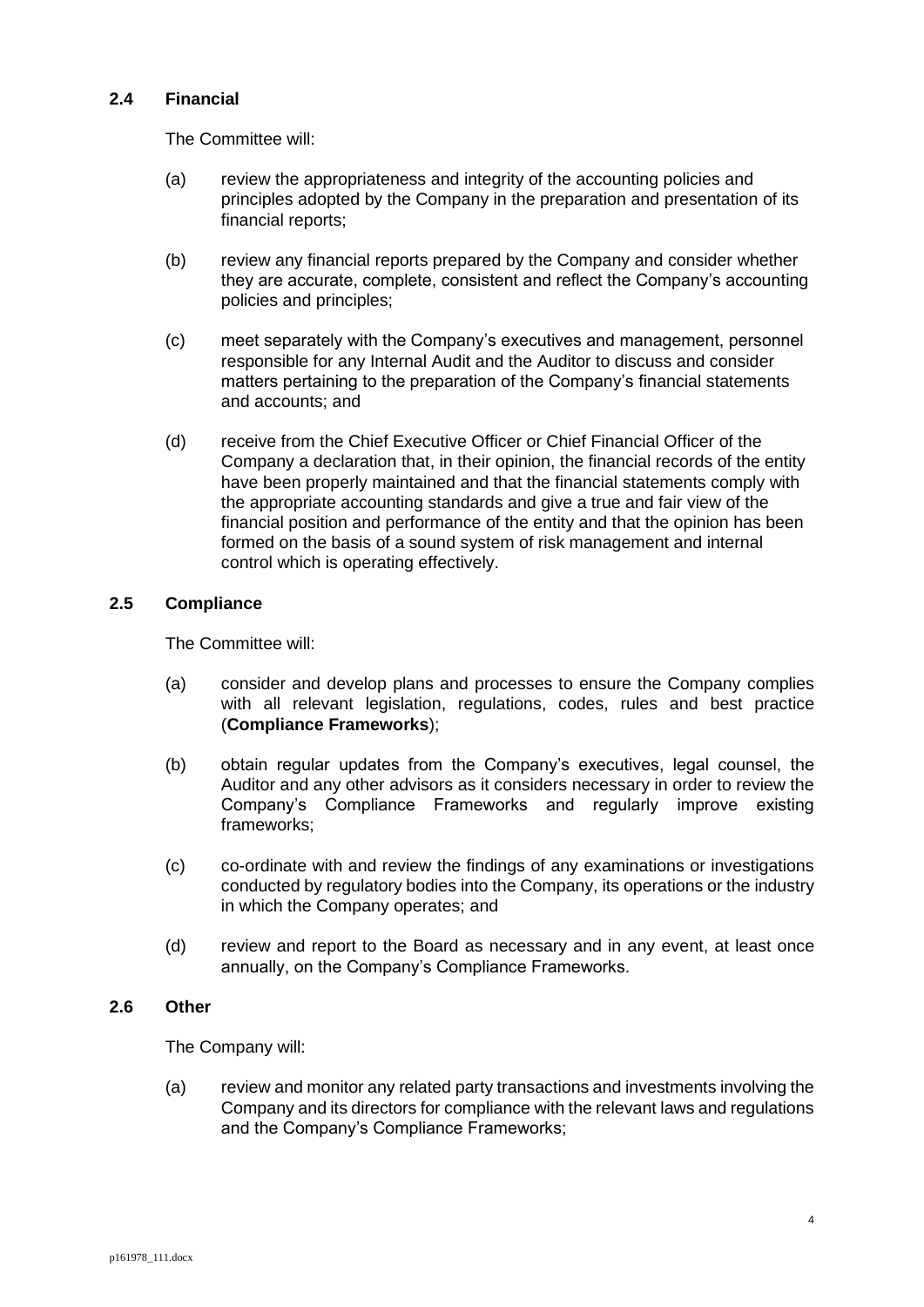- (b) institute and oversee special investigations with such scope as determined by the Board from time to time; and
- (c) perform any other activities as requested by the Board from time to time.

## **3 COMPOSITON**

#### **3.1 Composition**

The Committee will be of sufficient size, independence and technical expertise to discharge its remit effectively and, to the extent practicable given the size and composition of the Board from time to time, consist of:

- (a) at least two members;
- (b) where practicable, only non-executive directors;
- (c) where practicable, a majority of independent directors, as that term is defined in the Board Charter (**Independent Director**); and
- (d) be chaired by a director nominated by the Board who is an Independent Director and who is not the Chair of the Board (**Chair**).

#### **3.2 Appointment and Cessation of Members**

The Board may, by resolution, appoint a director to the Committee at any time (**Member**) and Members will cease to be a Member of the Committee if:

- (a) the Member gives 30 days written notice to the Chair of the Member's resignation from the Committee;
- (b) the Chair gives 30 days written notice that the Member is to cease to be a Member of the Committee;
- (c) the Board resolves to remove the Member from the Committee; or
- (d) the Member ceases to be a director of the Company, at which point they will automatically cease to be a Member of the Committee.

#### **3.3 Members**

Members of the Committee are expected to be financially literate, with the ability to read and understand financial statements and a general understanding of the industry within which the Company operates.

To the extent practicable given the size and composition of the Board from time to time, the Committee should consist of:

- (a) at least one Member who has expertise in financial and accounting matters; and
- (b) at least one Member who has substantial experience in, or an understanding of, the industry within which the Company operates.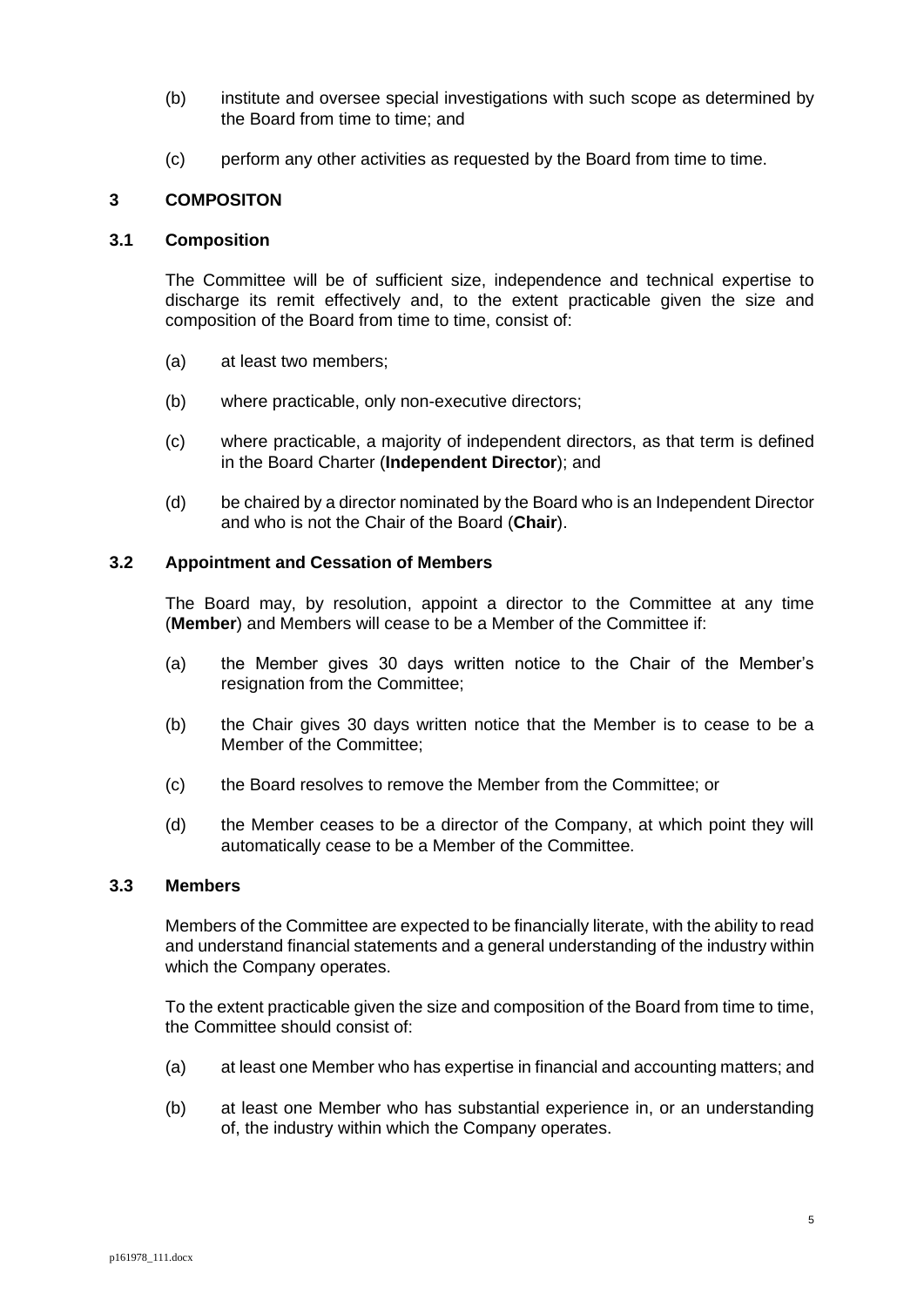## **4 GOVERNANCE**

#### **4.1 Meetings**

The Committee will meet as frequently as required to undertake its role effectively. The Chair, Auditor or any Member may call a meeting of the Committee at their discretion by providing reasonable notice in advance to all Members.

## **4.2 Quorum**

The quorum for any meeting of the Committee is two (2) Members, attending in person or by any electronic means allowing simultaneous communication.

## **4.3 Procedure at Meetings**

At Meetings of the Committee:

- (a) the Chair will chair all Meetings of the Committee and, in the event the Chair is absent, the Members will nominate a Member in attendance to fulfil the role of Chair for that Meeting;
- (b) resolutions considered by the Committee will be determined via a simple majority of votes, with each Member having one vote;
- (c) the Chair will not have a casting vote, with any motion subject to a tied vote lapsing; and
- (d) the Chair will cause minutes of the Meeting to be taken and provided to the Board at the next Board meeting occurring after the Meeting.

## **4.4 Committee Reports**

The Chair will be responsible for, and may delegate as they think fit, the preparation of reports pertaining to resolutions and recommendations of the Committee to be brought to the Board's attention for approval or action.

## **4.5 External Parties**

The Committee may:

- (a) invite the Auditor to attend and contribute to Meetings;
- (b) invite non-Members such as the Company's executives or external advisors to attend and contribute to Meetings; and
- (c) seek advice from any external advisors as the Members consider necessary or desirable to fulfil the Committee's objectives.

## **5 AUTHORITY**

The Committee and any Member may, in fulling its purpose and within the scope of its remit:

(a) conduct or authorise investigations into any matter;